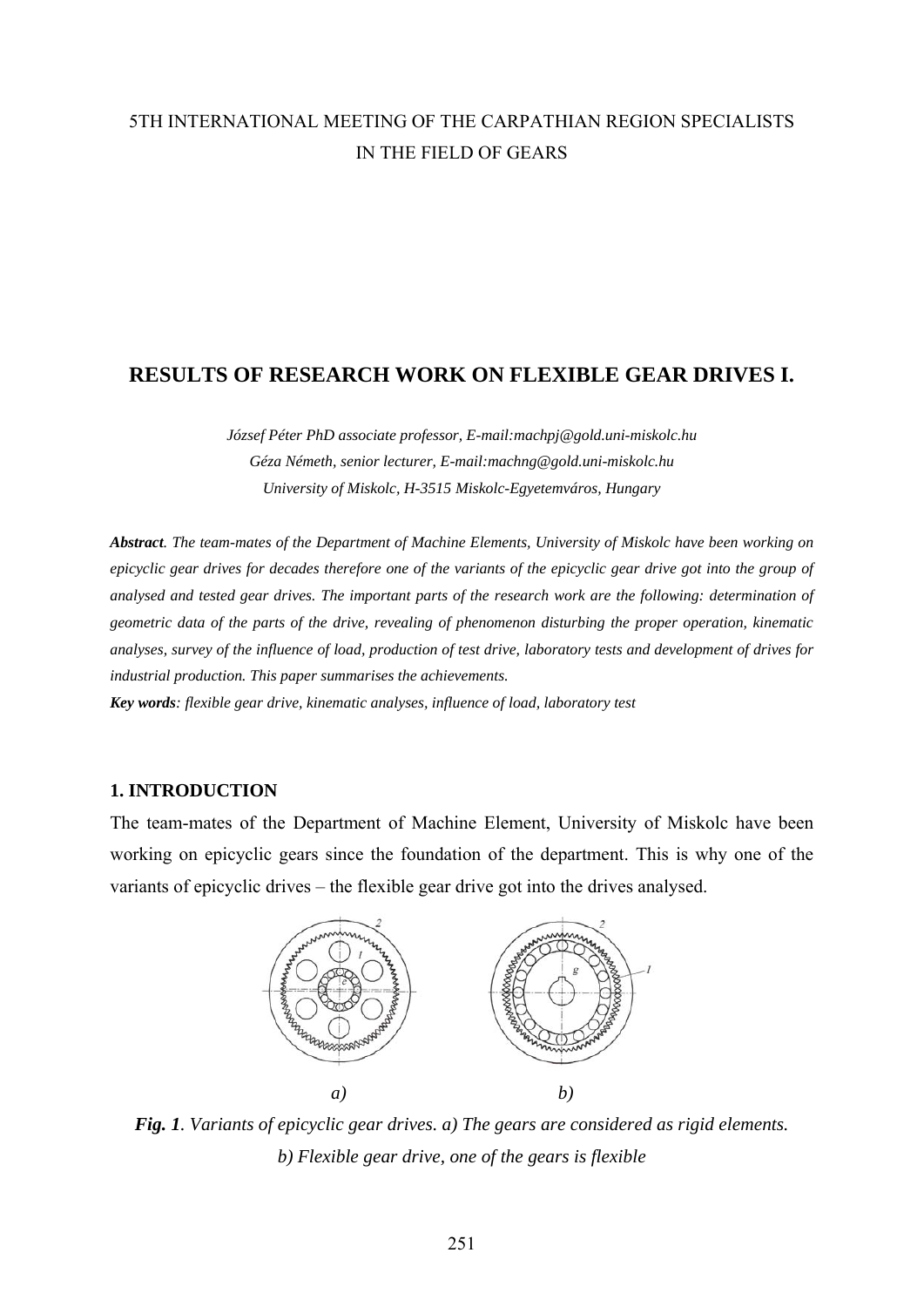

*Fig. 2. The flexible and rigid pair of gears in meshing. a) Displacement of a point located to the neutral layer of the flexible gear, and the relations of curvatures. b) The rigid tooth of the flexible gear. c) The rigid tooth of the flexible gear fixed to its deflected neutral layer. d) The tooth of the annular gear. e) The pair of teeth in meshing* 

There are more papers and two scientific theses [1, 5] and a set of flexible gear drive developed for industrial production, as the outcome of this research work.

#### **2.THE PARTS OF THE WORK**

#### **2.1. Recognizing the possibilities are inherent in the flexible gear drive**

Recognizing the possibilities are inherent in the flexible gear drive, place of the flexible gear drive among the gear drives having high kinematic ratio, features of the flexible gear drives, field of application of the flexible gear drive; - these studies belonged to the first steps. During that time we tried to excite the inquiry of the potential consumers.

The flexible gear drive is visible at Fig. 1. b) is the variant of a simple epicyclic gear drive shown by Fig. 1. a).

#### **2.2. Analyses of the geometry and the kinematics**

During the work we were concerned with both the flexible gear drive and the flexible ring type gear coupling. In the analysis the flexible gear was substituted by a model, similar to an endless chain having links and joints. The teeth were corresponded to the rigid links and the spaces to the flexible joints. The existing problem is the meshing of a flexible external gear and a rigid internal gear. The model converts the real problem to the meshing of an annular gear and a spur gear having an offset of its axis, simplifying it. The geometrical data and the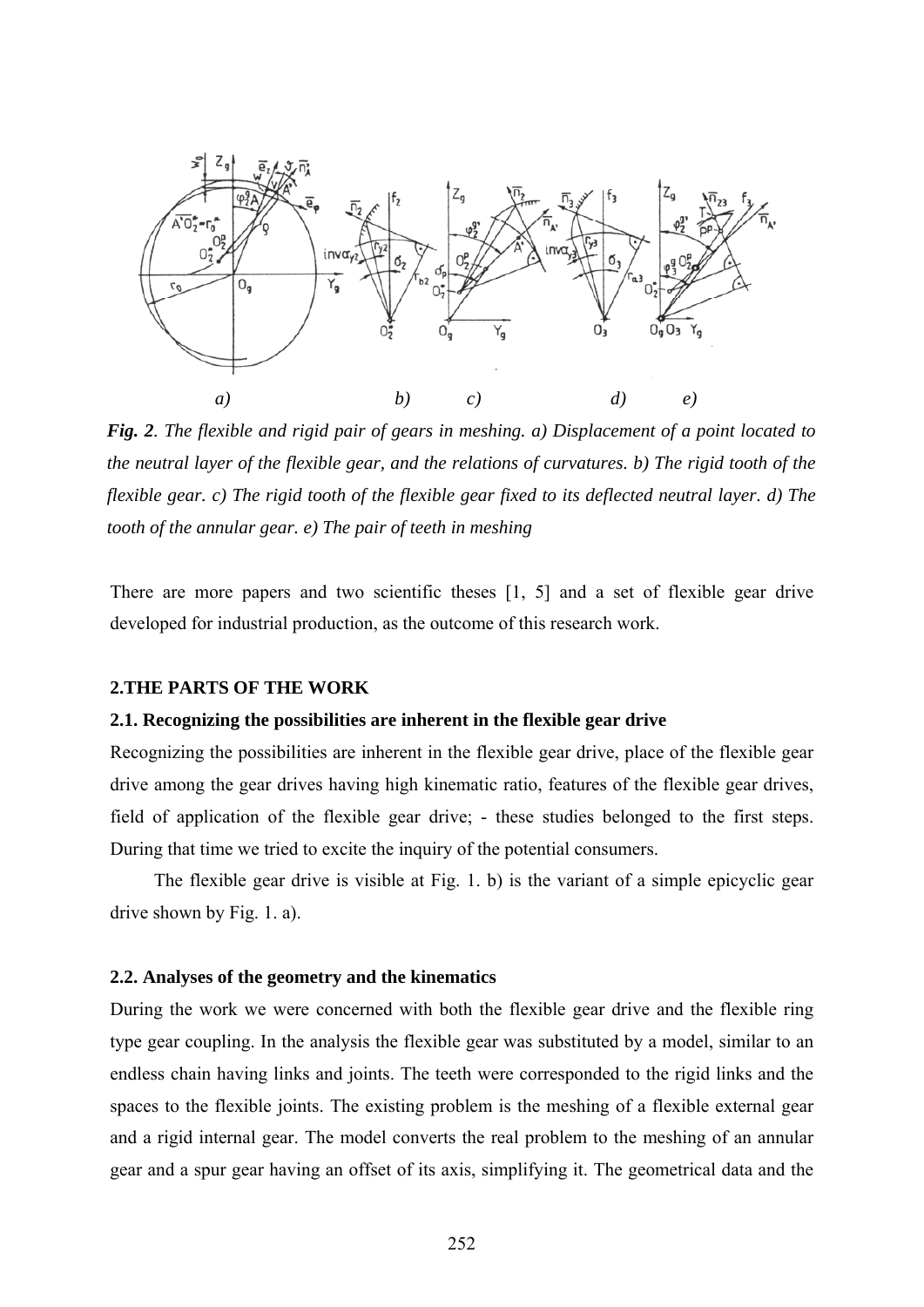number of pairs of teeth in meshing simultaneously are determined, the type of meshing, the internal, external and addendum interference disturbing the operation were analysed with the assistance of the model.

The type of meshing of the pair of teeth is edge or profile meshing. In the analysed case the edge of the top land meshed the flank of the tooth of the annular gear. The actual kinematic ratio of the meshing pair of teeth fluctuates around the nominal kinematic ratio. Similarly to the traditional gear drives there are only one or two pairs of teeth in meshing simultaneously in an unloaded flexible gear drive at the peak of the wave, obtained from the calculations.

#### **2.3 Influence of the external load**

In an unloaded drive, before and behind the meshing of the elements with one or two pairs of teeth at the peak of the wave, there are a relatively wide range of arcs where the backlash is only some thousandth or hundredth of millimetres. Applying the external load the clearances among the wave generator, the flexible gear and annular gear are re-arranged and the elements of the transmission are elastically deformed. Through these deformations there will be further pairs of teeth coming into meshing. Increasing the load of the drive the belt of meshing becomes wider.

In the calculations the system of loads acting to the flexible gear is transformed to a distributed load, using Fourier series, that is equivalent to the original system of loads. The radial displacement of the neutral layer of the hollow cylinder that substitute the flexible gear, is available from the solution of an fifth order scarce linear inhomogeneous differential equation. After knowing the radial displacement we can determine the tangential displacement, the distortion of the cross-sections, the force acting from the wave generator to the highly flexible gear and the force between the teeth. The calculation is initiated without external load, slipping the wave generator into the flexible gear.

#### **2.3. Production of experimental flexible gear drive**

The effort of an engineer concerned with classical gear drives can be valuable without the production of any test pieces. His results are not utiliezed directly. The research worker who deals with flexible gear drive that is known only in a close group, had to devote an intense survey to the fabrication of test drives to prove the pertinence of his conceptions, and to gain the sympathy and support of the possible users.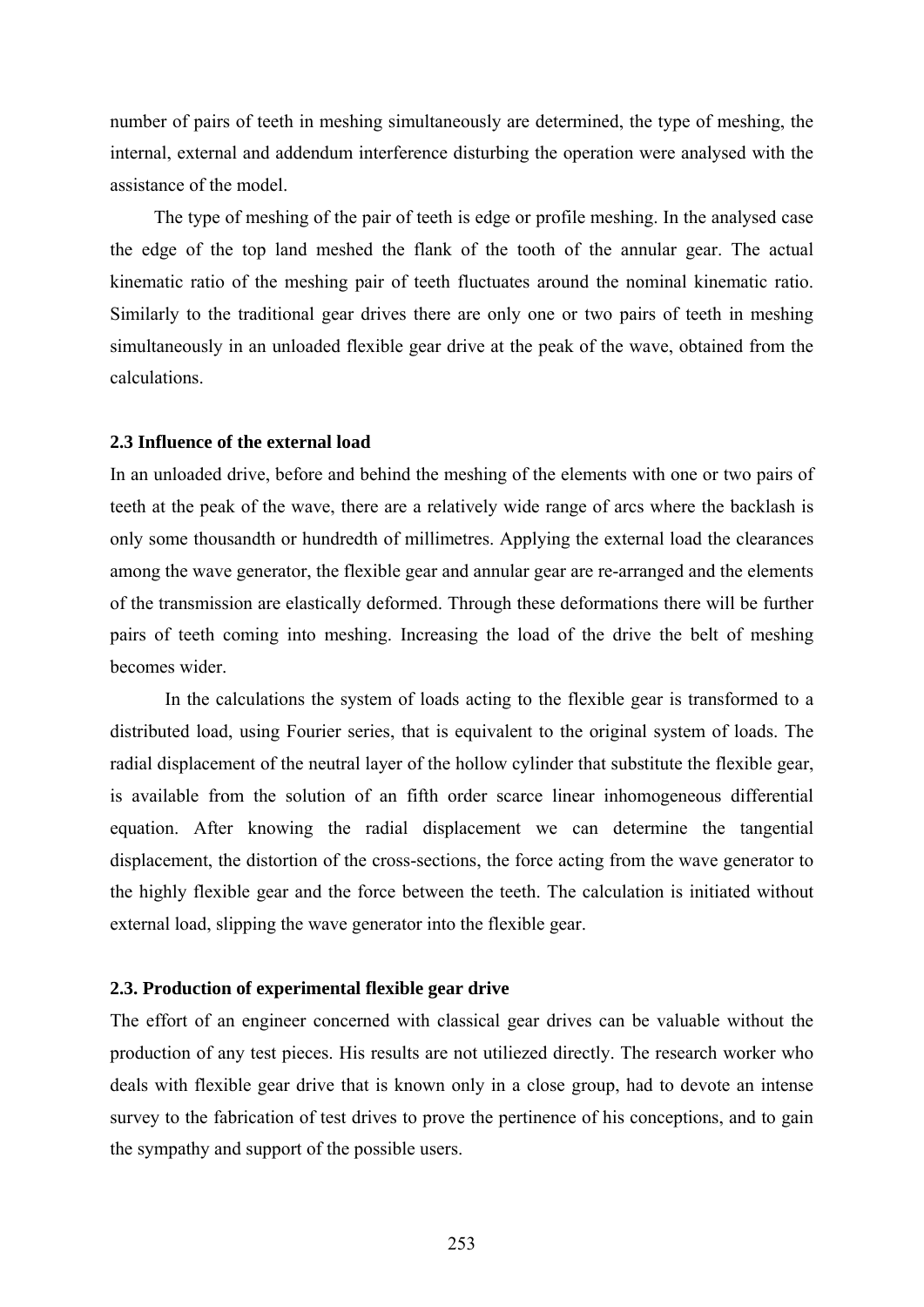

*Fig. 3. Drive prepared for laboratory tests. Measuring the radial deflection of the flexible gear, the radius of curvature and the force acting to the tooth of the flexible gear while the wave generator is revolved slowly.* 



*Fig. 4. The Fig. b) - c) show the relation between the radius of curvature and the load of the drive. Generator: Fig. b) and c) cam type generator, Fig d) and e) disc type generator. Fig b) and d) flexible ring type gear clutch, c) and e) flexible gear drive*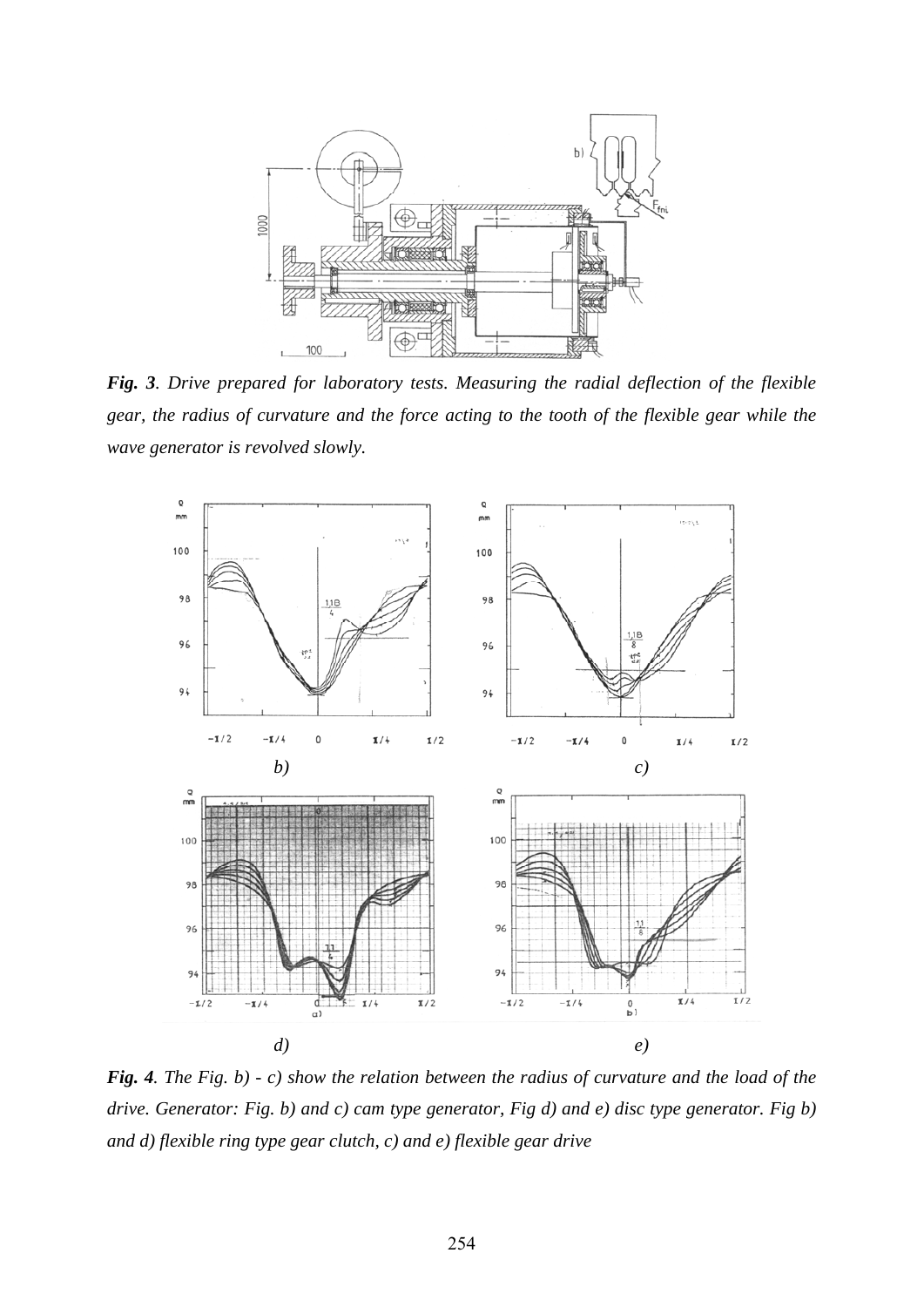At the Department of Machine Elements there were manufactured flexible gears of tube type having nominal diameter of 120 mm, cup type with diameter of 190 mm, tube and ring type with diameter of 160 mm, and the necessary internal gears, cam and disk type of wave generators to assemble the flexible gear drives and the flexible ring type gear coupling.

#### **2.4 Laboratory tests**

We have controlled the accuracy of the model and the results of calculations by the drives assembled from the elements. The drive prepared for the tests is shown in Fig. 3. The drive shown by the figure is capable for measuring the radial deflection, w along the face of the flexible gear, the radius of curvature,  $\rho$  at the plane parallel to the wave generator, and the force acting to the tooth of the highly flexible gear. The type of services like reducer or multiplier also can be studied, as the function of the load acting to the drive and the sense of revolution of the wave generator.



*Fig. 5. Laboratory test of the HNA-16 type drive on a closed energy loop test bench. University of Miskolc, Department of Machine Elements* 

#### **2.5 Flexible gear drive series**

From the experimental drive there was a flexible gear drive series developed for the RECARD company. The nominal diameters available in the flexible gear drive series are 80, 120, 160, 200, 250, and 300 mm, the nominal kinematic ratios are 80, 100, 125, 160, 200, 250 and 320.

Due to the needs, we have tested the flexible gear drives having 80 mm and 160 mm nominal diameters. We have tested the efficiency of the drives at both reducer and multiplier service. The temperatures of the elements were also measured, and the wears of the elements